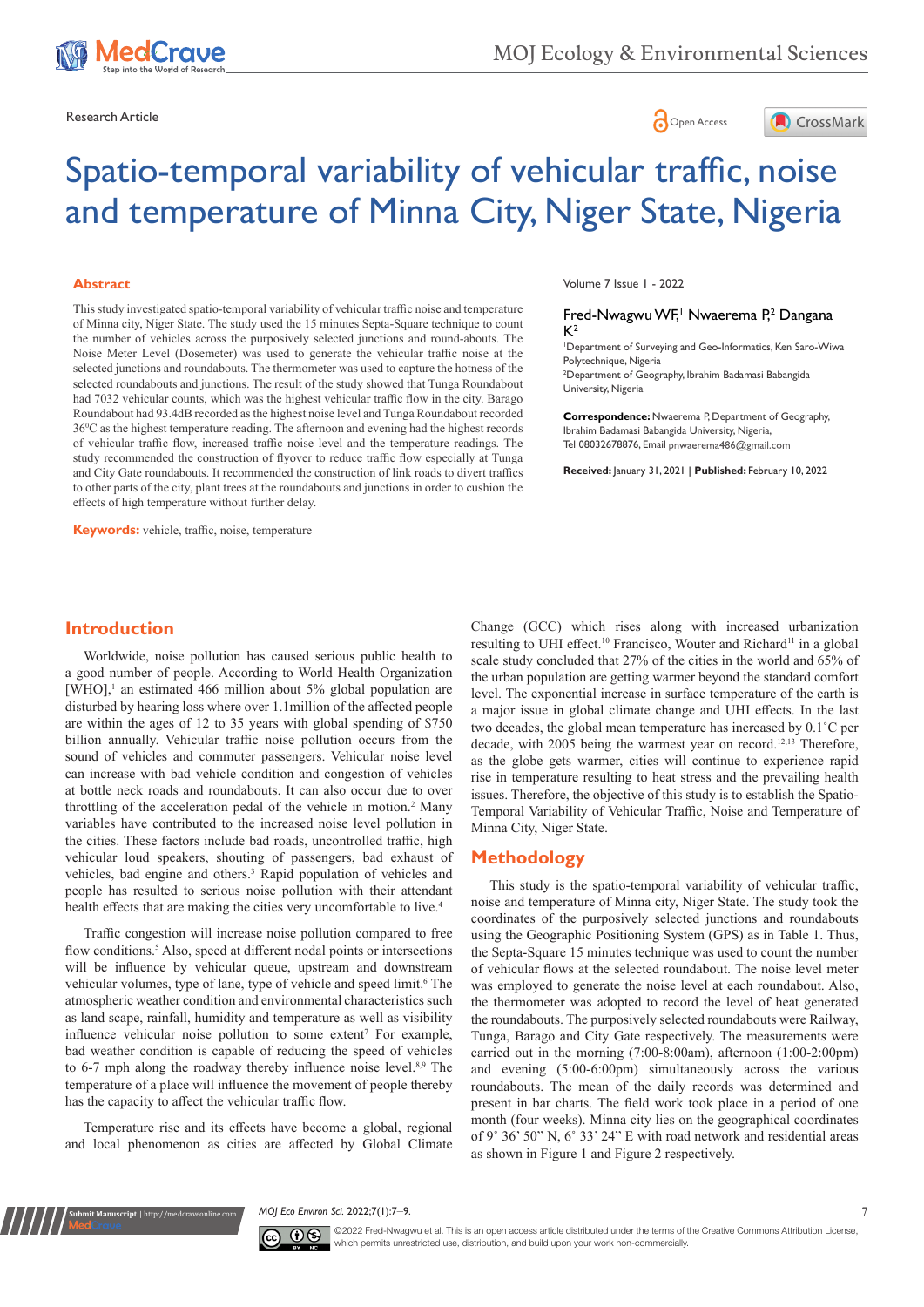| Road          | Roundabout       | <b>Northing</b> | <b>Easting</b> |
|---------------|------------------|-----------------|----------------|
| Suleja        | <b>City Gate</b> | 90"34"55        | 6034"30        |
| <b>Bosso</b>  | Baraga           | 90"34"28        | 6034"15        |
| Tunga/Zungeru | Tunga            | 90"36"16        | 60'33"23       |
| Paiko/Police  | Railway          | 90"30"39        | 60"33"30       |





**Figure 2** Road network and residential areas in Minna town.

## **Discussion of results**

The vehicular traffic counts indicated that the afternoon of the Tunga Roundabout had the highest vehicular flow at 7032 in the afternoon, 5688 vehicular flow in the morning (Figure 3). The increased vehicular flow at the Tunga Roundabout was suspected to be caused by the Tunga market which usually attracted influx of people and vehicles through the roundabout. The afternoon of City Gate Roundabout had the second highest vehicular flow at 6572 vehicles in the morning and 4384 vehicles in the evening. Barago Roundabout had 3229 vehicular flow in the afternoon and 2989 vehicles in the evening. The roundabout with the least vehicular flow was that of Railway having 2396 vehicles in the afternoon and 2168 vehicles in the evening.

The Barago Roundabout had the highest noise level at 90.9dB in the evening, 93.4dB in the afternoon with low noise level of 84.4 dB in the morning (Figure 4). The second roundabout with high traffic noise was the Railway which recorded90.1dB in the evening, 88.1dB in the morning and 83.1db in the afternoon. The City Gate roundabout recorded the third highest traffic noise level of 87.2dB in morning, 86.2dB in the evening and 82.2dB in the evening. The least noisy roundabout was Tunga with 79.1dB in the afternoon, 69.8db in the morning and 69.7dB in the evening. The variations in the level of vehicular traffic noise were influenced by the spread of road traffic lights across the different junctions and roundabouts in the city of Minna.



**Figure 3** Vehicular flow at selected roundabouts.



**Figure 4** Noise level at selected roundabouts.

The Tunga Roundabout had the highest temperature of 36˚C in the evening, 34˚C in the afternoon and 30˚C in the morning (Figure 5). The second hottest roundabout was the Railway with 35˚C in the evening, 32˚C in the afternoon and 27˚C in the morning. The third hottest roundabout during the period under study was City Gate roundabout having  $34^{\circ}$ C in the afternoon,  $33^{\circ}$ C in the in the evening and 30˚C in the morning. The roundabout with the least temperature reading was Barago having 30.5˚C in the evening, 30.2˚C in the afternoon and 30˚C in the morning. The findings showed that the afternoon and evening periods of the day had the highest vehicular traffic flow, highest noise and temperature levels respectively across the selected roundabouts.



**Figure 5** Temperature level at selected roundabouts.

**Citation:** Fred-Nwagwu WF, Nwaerema P, Dangana K. Spatio-temporal variability of vehicular traffic, noise and temperature of Minna City, Niger State, Nigeria. *MOJ Eco Environ Sci.* 2022;7(1):7‒9. DOI: [10.15406/mojes.2022.07.00240](https://doi.org/10.15406/mojes.2022.07.00240)

**Table 1** GPS coordinates of the purposively selected roads and roundabouts